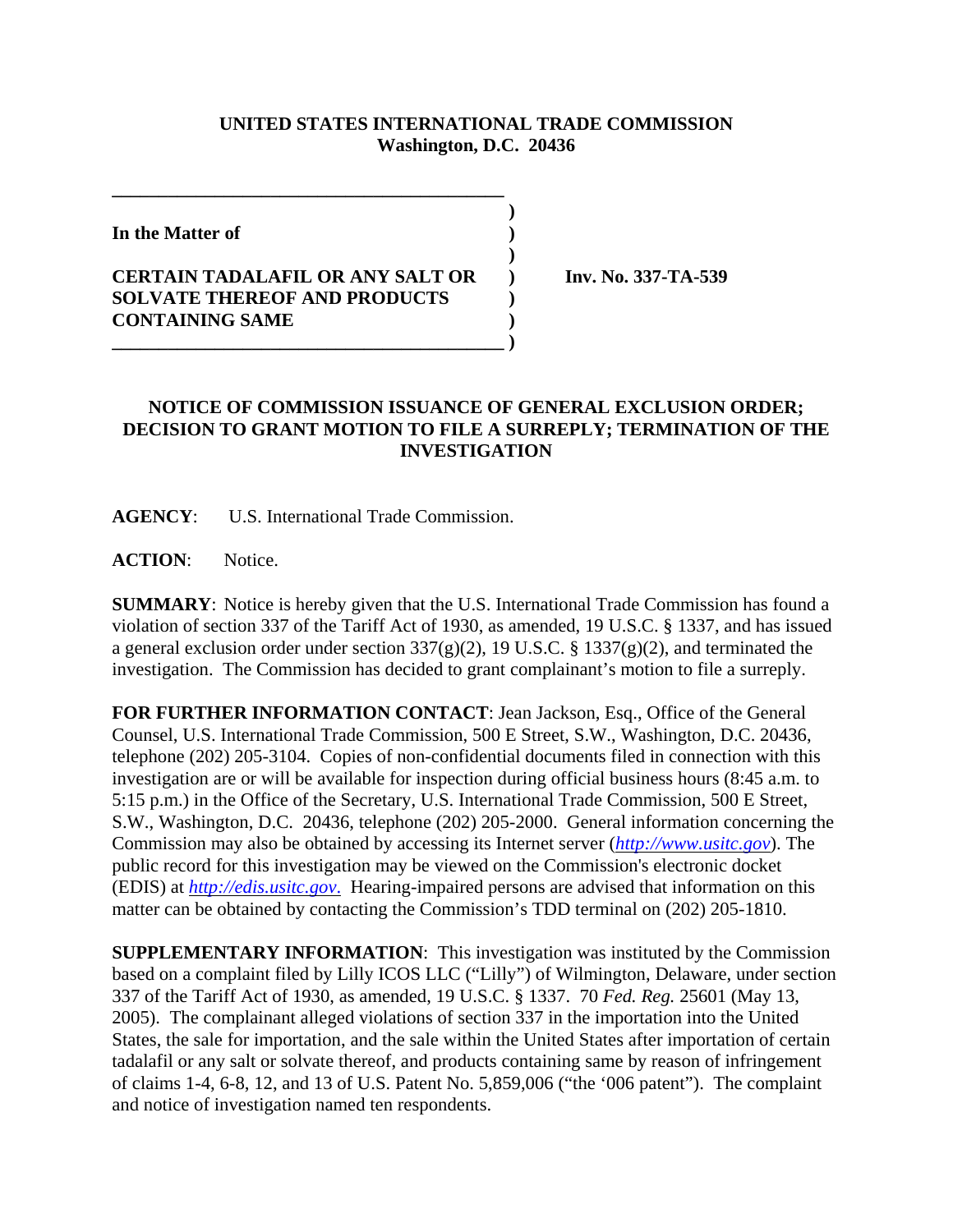On September 12, 2005, the Commission issued a notice indicating that it had determined not to review an initial determination ("ID") (Order No. 5) finding respondents Santovittorio Holdings Ltd. d/b/a Inhousepharmacy.co.uk of El Dorado, Panama; Stop4Rx of Port-au-Prince, Haiti, Rx Mex-Com, S.A. de C.V. of Colonia Las Brisas, Mexico; and www.Nudewfds.info of New Orleans, Louisiana; in default. The ID further found that respondent Express Generic had not been properly served with the complaint.

On November 17, 2005, the Commission issued a notice that it had determined not to review an ID (Order No. 9) finding an additional five of the originally named respondents in default. The additional five respondents are Budget Medicines Pty Ltd., of Sydney, Australia; Generic Cialis Pharmacy of Managua, Nicaragua; Cutprice Pills of Scottsdale, Arizona; Allpills.us of Beverly Hills, California; and Pharmacy4u.us of New York, New York.

On October 28, 2005, Lilly filed a motion for summary determination on the issues of the existence of a domestic industry and violation of section 337 by reason of patent infringement with respect to the nine respondents that were found in default. On November 14, 2005, the Commission investigative attorney ("IA") filed a response in support of Lilly's motion.

On December 6, 2005, the presiding administrative law judge ("ALJ") issued an ID (Order No. 10) granting Lilly's motion for a summary determination of violation of section 337. At the same time the ALJ made his recommendations on remedy and the amount of bond to be imposed during the Presidential period of review provided for in section 337(j), 19 U.S.C. § 1337(j). No party petitioned for review of the ID. On January 4, 2006, the Commission determined not to review the ID, thereby allowing it to become the Commission's final determination on violation. 71 *Fed. Reg*. 1452 (Jan. 9, 2006). With respect to remedy, the ALJ recommended the issuance of a general exclusion order under section  $337(g)(2)$ , 19 U.S.C. §  $1337(g)(2)$ . The ALJ also recommended that the bond permitting importation during the Presidential review period be set at 100 percent of the value of the infringing imported products.

Pursuant to the Commission's notice, Lilly and the IA submitted main briefs on the issues of remedy, the public interest, and bonding on January 17, 2006, with draft general exclusion orders attached. The IA filed a reply submission on January 24, 2006. Lilly filed a motion to file a surreply with surreply attached on February 9, 2006. The Commission has determined to grant Lilly's motion to file a surreply.

Having reviewed the record in this investigation, including the recommended determination of the ALJ and the written submissions of the parties, the Commission has determined that the public interest factors listed in section 337(d)(2) do not preclude issuance of a general exclusion order that prohibits the unlicensed entry for consumption of tadalafil salt or solvate thereof and products containing same that infringe one or more of claims 1-4, 6-8, 12, and 13 of the '006 patent during the term of that patent. The Commission has further determined that the appropriate bond during the period of Presidential review pursuant to section 337(j) should be set at 100 percent of the value of the infringing products. The Commission's general